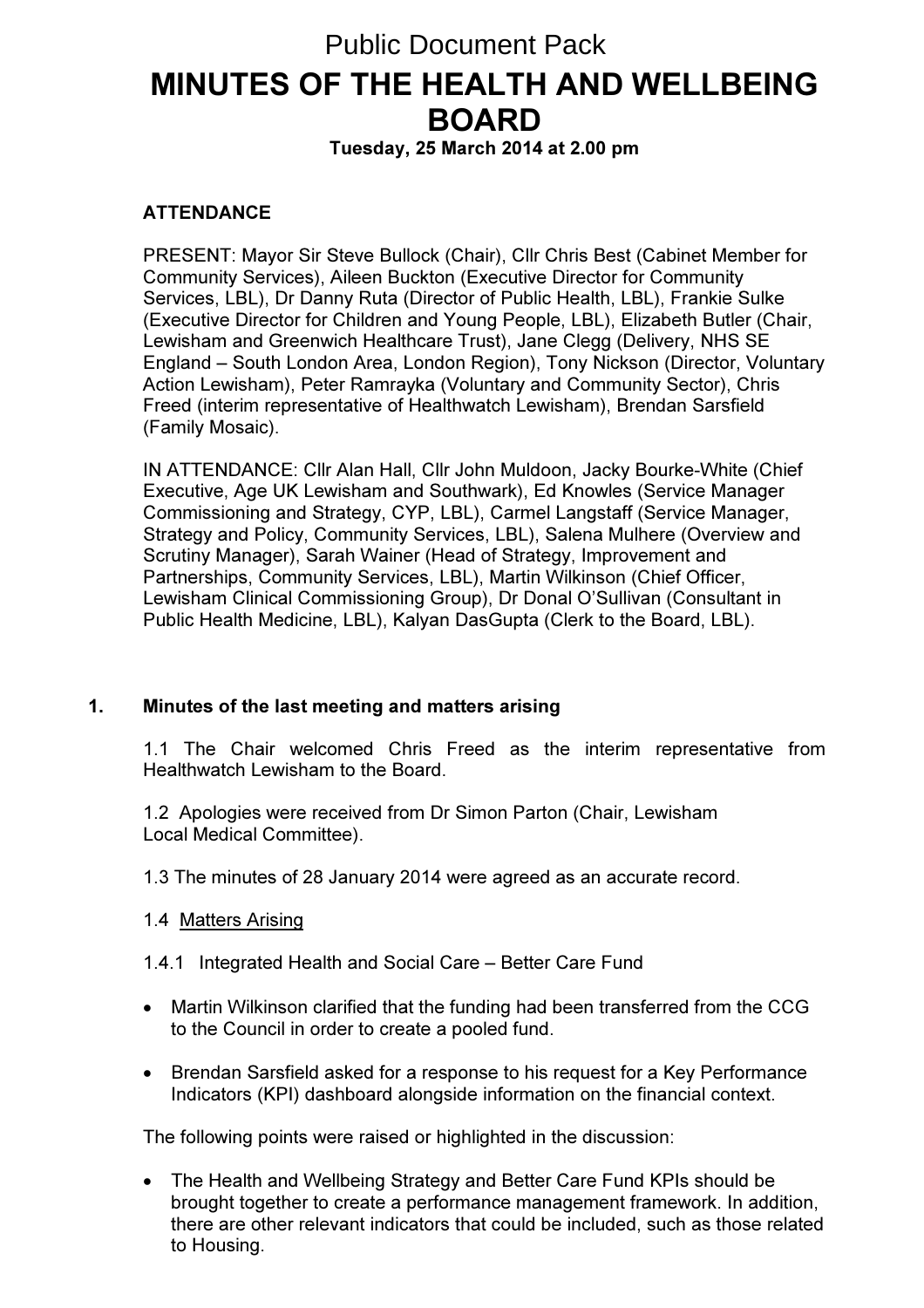- Work is already proceeding on KPIs for the Health and Wellbeing Strategy Delivery Plan and twice-yearly routine updates have already been scheduled. Persistent underperformance will also be flagged up, on an exception basis.
- The Children and Young People's Plan has KPIs that are not included in the Health and Wellbeing Strategy and should be reflected in the performance management framework.
- The Board needs to consider all the areas within its remit, which extends beyond the Council. Each partner needs to monitor their own organisation's progress against a single set of indicators.

1.4.2 The Board:

- 1. Recommended that relevant officers gather and feed back financial information to the Board.
- 2. Agreed to receive a presentation on a proposal regarding a performance framework at the next meeting.
- 3. Noted that a draft organogram was being produced and that the final version would be circulated to members on completion.
- 4. Recommended that officers organise a half-day Away Day session for members to consider all the areas within the Board's remit.

## 2. Declarations of Interest

Under the item on Emergency Services Review, Cllr Alan Hall, introducing the report, declared an interest as Lewisham's only elected governor on South East London's King's Fund Trust, and Cllr John Muldoon, co-reporting, declared an interest as an elected governor of South London and Maudsley (SLaM) NHS Foundation Trust, representing Lambeth, Southwark and Greenwich.

# 3. Children and Young People's Health Commissioning Intentions

3.1 Ed Knowles (Service Manager, Commissioning & Strategy, Children and Young People, LBL), presented the report to inform the Board of the health commissioning intentions for children and young people across 2014/15.

#### 3.2 Ed highlighted the following points:

- The 2014/15 children's health commissioning intentions target specific areas of inequality in Lewisham to improve access for children and young people across the Borough.
- Quality and CQUIN schedules will form the backbone of effective performance management with Lewisham's main provider (Lewisham and Greenwich NHS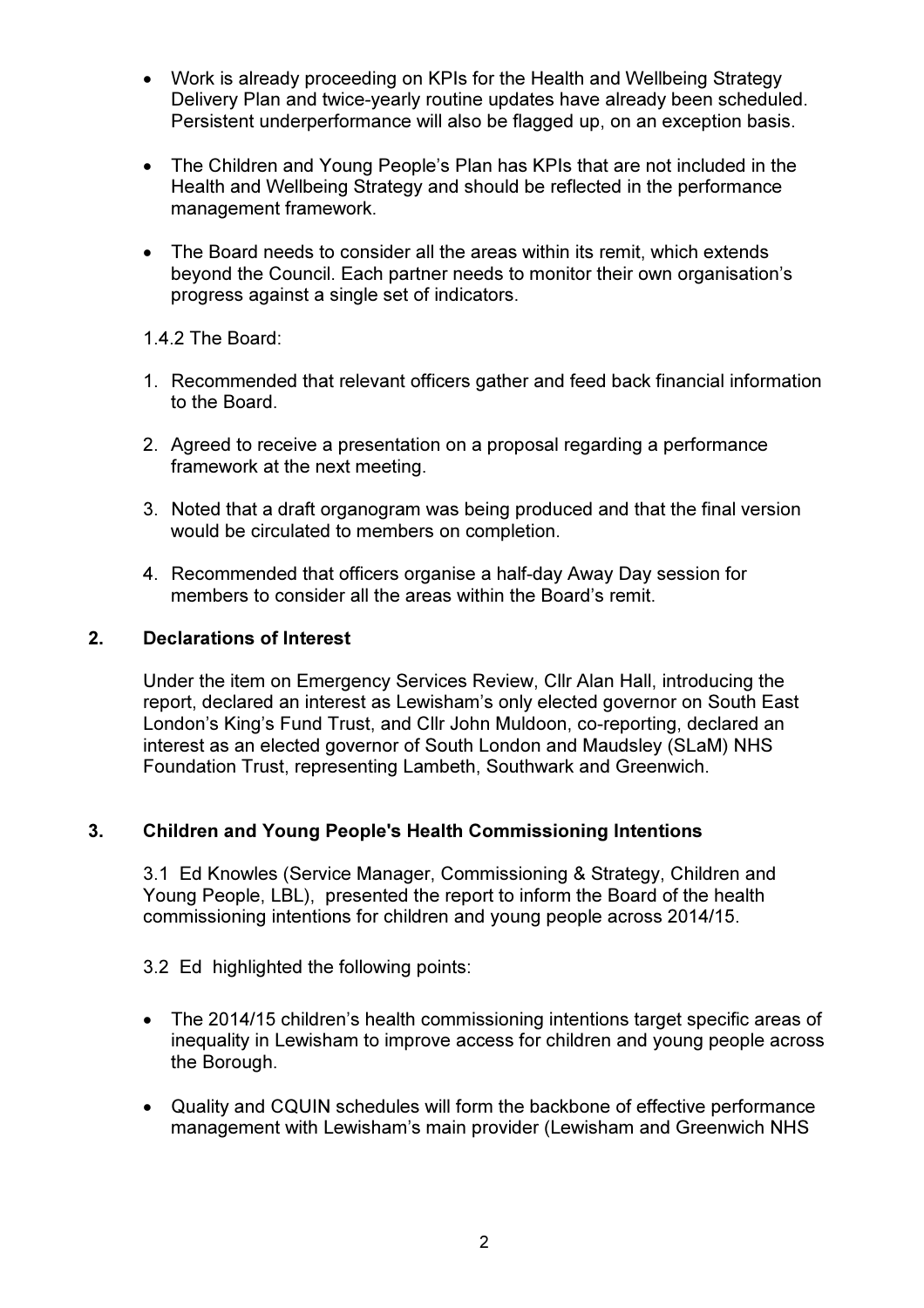Trust) to highlight areas of success and where further improvements are needed.

- Partnership working and engagement with children and families will be vital to ensure that service redesign is in line with the needs of the Borough.
- 3.3 The following points were raised or highlighted in the discussion:
- The choice in relation to delivery would be shaped by what was appropriate. Quality and price are generally considered satisfactory at the moment. All services have performance indicators attached to them for monitoring quality.
- A clear overview and precise targets are essential for proper performance management. Additionally, an educational, preventative approach to acute conditions, such as diabetes, can often avoid the need for service provision altogether.
- 3.4 The Board thanked the reporter for the presentation and noted the commissioning intentions for children's community health services.

# 4. South East London Commissioning Strategy Programme Update

- 4.1 Martin Wilkinson (Chief Officer, Lewisham Clinical Commissioning Group) presented an update on progress on the five-year strategy, highlighting the overarching draft case for change, the emerging strategic opportunities and engagement on these and forthcoming key dates and milestones.
- 4.2 Martin informed the Board that the full draft case for change, the summary versions and factsheet would all be available via the CCG website for downloading and response and that the link would also be circulated to the Board.
- 4.3 The following points were raised or highlighted in the discussion:
- There are opportunities in relation to integrating further with community services as described by the vision of "shared standards, local delivery".
- A considerable amount of collaborative work is already underway across the full range of stakeholders. A technical reference group will follow up on how the CCG is working with providers and local authorities, as well as on the financial analyses.
- There should be flexibility when moving to a different model, to prevent standards slipping where performance is currently very good.
- Financial models are being reviewed across the whole of London, and not just in one or two boroughs.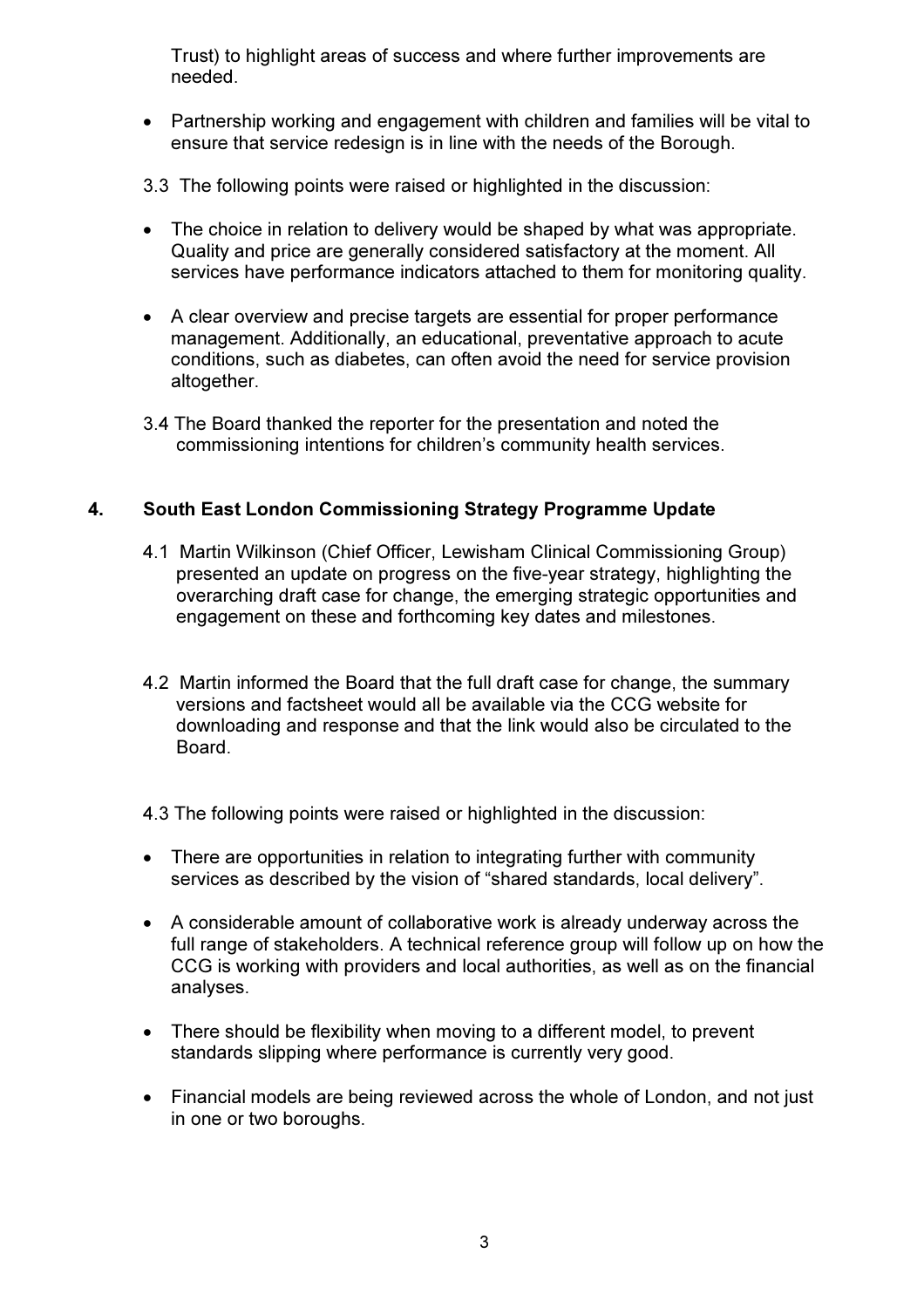4.4 The Board:

- 1. Noted the update on the development of the South East London Commissioning Strategy and
- 2. Noted that the full draft case for change, the summary versions and factsheet would all be available via the CCG website for downloading and response and that the link would also be circulated to the Board.

# 5. Integrated health and social care - Better Care Fund report

- 5.1 Sarah Wainer (Head of Strategy, Improvement and Partnership, Community Services, LBL) presented the update on the Better Care Fund (BCF) plan.
- 5.2 Sarah reported that some of the performance targets were being re-calculated because new technical guidance had been received from the Department of Health. Work would now proceed to assess whether the new targets were realistic, given the targets for efficiency savings.
- 5.3 Members were asked to note the comments received on the draft plan following its submission to NHS England on 14 February 2014. Sarah informed the Board that further work would be undertaken between the publication of this report and the final submission date to provide the required detail.

5.4 The following points were raised or highlighted in the discussion:

- Lewisham is already performing well in relation to several BCF performance indicators.
- A whole-system approach is required in relation to the £10m available for 2015/16.
- The Better Care Fund is an opportunity to make better use of existing resources.
- The BCF/KPIs will be developed as part of the wider integration programme.
- It was explained that 5 of the 6 metrics have been set by Central Government. The 6<sup>th</sup> local indicator has been selected by Lewisham ("Proportion of people feeling supported to manage their (long term) condition").
- The Board was also reminded that it had already agreed nine priorities, including Long-Term conditions, the key metric for which had already been provided, ensuring the Board was on track.

5.5 The Board:

1. Noted the report;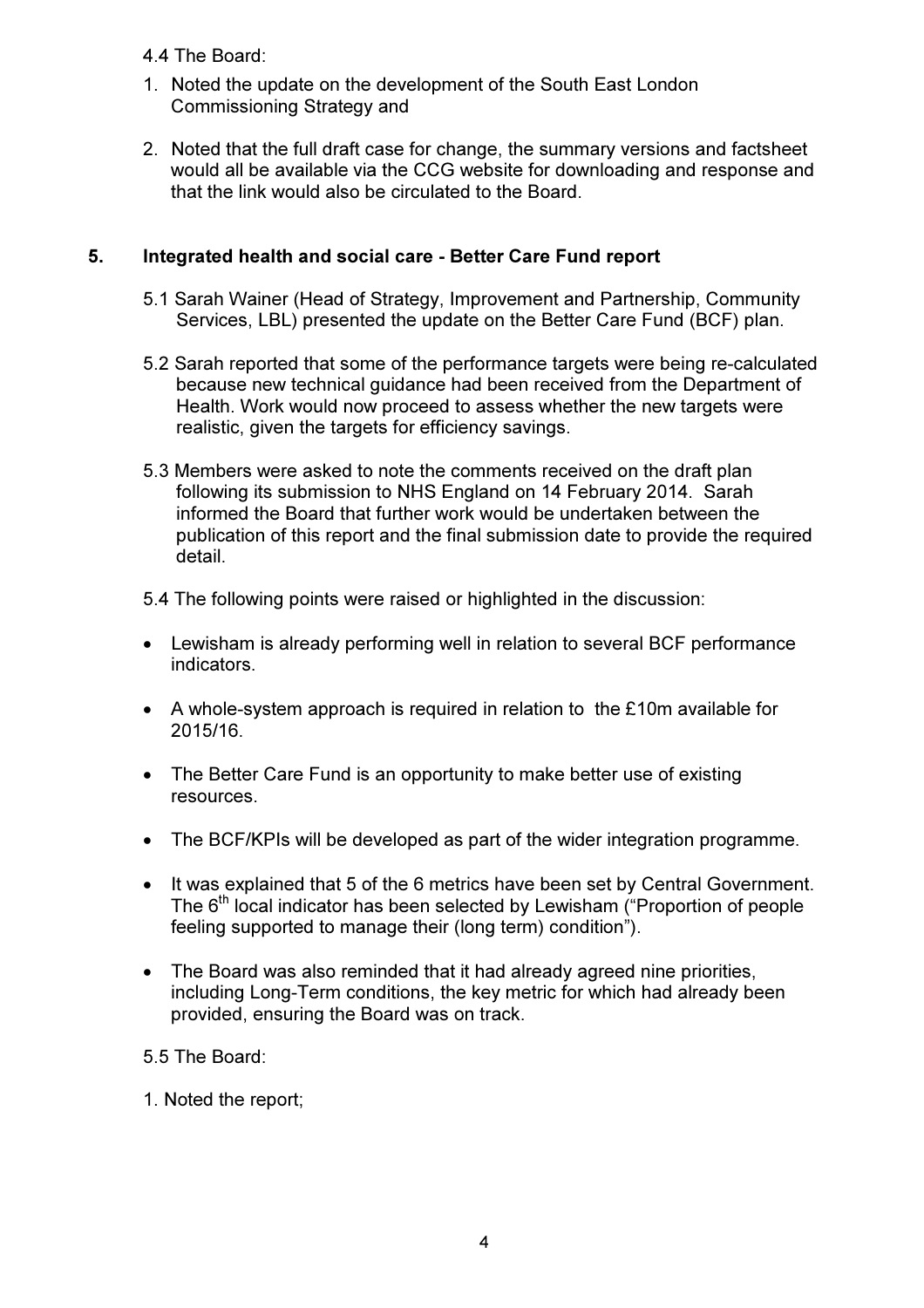- 2. Agreed that the Chair and Vice Chair of the Health and Wellbeing Board be given responsibility on behalf of the Board for final sign-off of the plan prior to its submission on 4 April and requested that copies also be e-mailed to members in confidence.
- 3. Agreed that officers would clarify and explain both the Key Performance Indicators (KPIs) and the metrics to a future Board.
- 4. Recommended that every partner take up a Performance Indicator as a "topic" of work, such as "Housing and Mental Health or "Voluntary Services".

#### 6. Health and Social Care Integration - Co-ordinating the Voluntary and Community Sector response

- 6.1 Tony Nickson (Director, Voluntary Action Lewisham VAL) presented the report, along with Jacky Bourke-White (Chief Executive, Age UK Lewisham and Southwark), focusing on some ways in which Lewisham's Voluntary and Community Sector contributes to integrated health and social care in the borough.
- 6.2 The presentation highlighted the following points:
- Lewisham has about 800 voluntary and community sector organisations, mostly charities, facing increasing expectations.
- VAL has become increasingly involved in co-ordinating voluntary and community sector health and social care work.
- VAL and Age UK are part of a consortium of voluntary and community sector organisations managing the community connections initiative. This preventative project works with vulnerable adults to identify community solutions to their health and care needs.
- Volunteer Centre Lewisham promotes volunteering opportunities for Community Connections, and the Voluntary and Community Sector makes a valuable contribution to the strategic goals of the Health and Wellbeing Strategy and the integration of health and social care.
- New or different ways of doing the work more effectively through collaboration should be explored.

6.3 The following points were raised or highlighted in the discussion:

- Tony Nickson agreed to act as the link between the Health and Social Care Forum (HSCF) and the Health and Wellbeing Board.
- The HSCF has shown that communication is one of the key challenges faced by the sector.
- Aileen noted that 147 people had been supported to date from the Community Connections Project.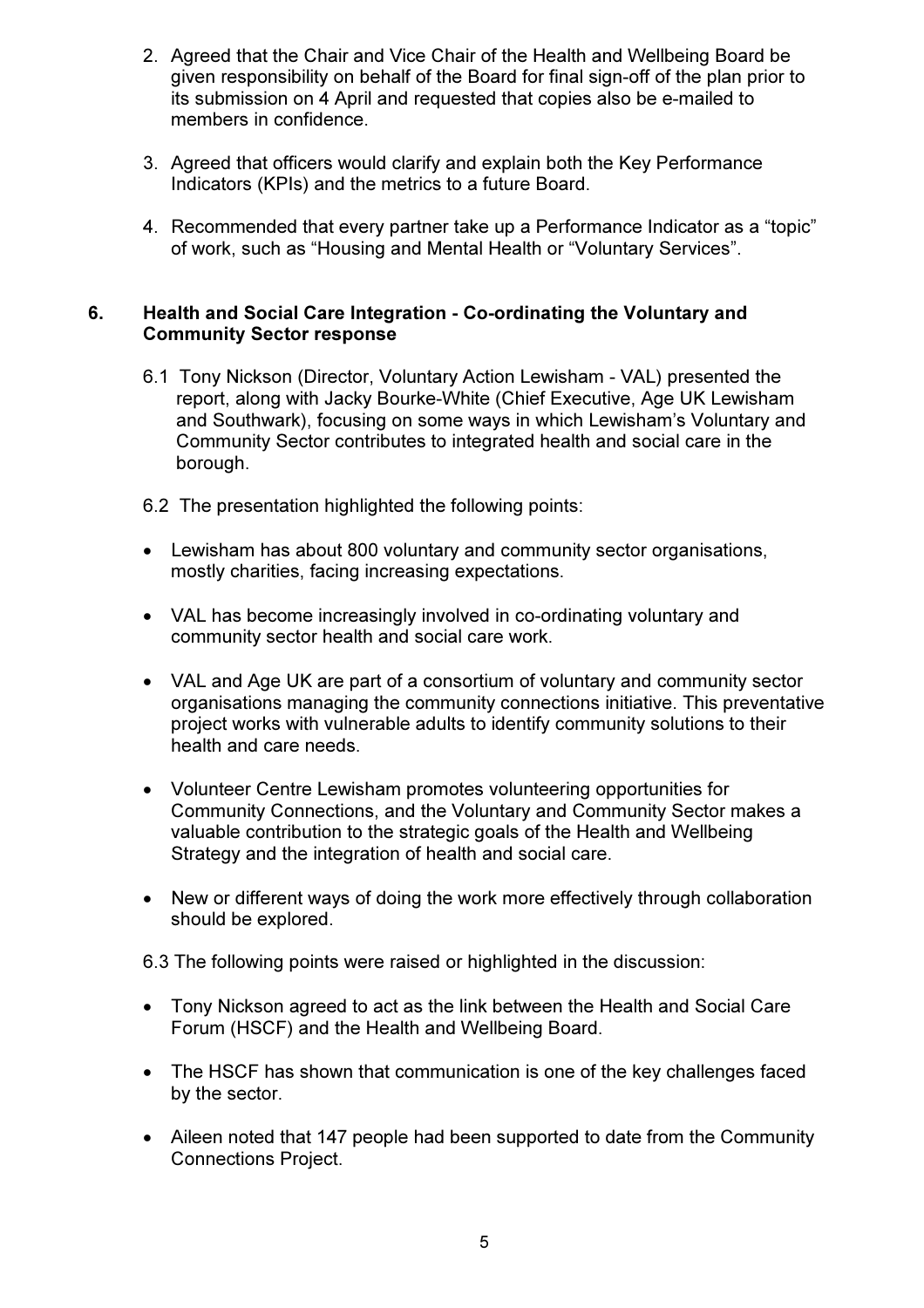• Cllr Best suggested that the Community Connections Project could link Lewisham's Local Assembly programme.

6.4 The Board noted the report.

## 7. Health Protection Update

- 7.1 Dr Donal O'Sullivan (Consultant in Public Health Medicine, LBL) submitted the terms of reference for the Health Protection Committee for final approval and presented an update on arrangements and health protection work to date in Lewisham, as well as on key areas of local health protection work as they are included in the Committee's work plan.
- 7.2 Dr O'Sullivan highlighted the following points:
- 7.3 In June 2013, Lewisham's Health and Wellbeing Board approved a new local Health Protection Committee (HPC) to oversee the borough's additional mandated duties, with respect to the control of infectious diseases (including healthcare associated infections) in the population.
- 7.4 A Health Protection Committee has been set up in Lewisham in response to changes in the borough's mandated duties, with respect to the protection of the health of the population.
- 7.5 The Committee has developed a local workplan, which will be reviewed quarterly and amended in response to changing situations and new information.
- 7.6 The Health Protection group had already met twice as a committee, amended the Terms of Reference, and taken on board the Borough Resilience Forum recommendations.
- 7.7 The following points were raised or highlighted in the discussion:
- Peter Ramrayka thanked Donal for the report, and asked how the key information would be communicated to the public.

Donal responded that information was uploaded onto the JSNA website and also conveyed to patients and/or parents of patients with respiratory disease.

• In response to a question about the location of flu-related information, Donal explained that there is clear national and London-wide guidance on how to manage flu with the help of special incident groups. Any incident remains in an ad hoc arrangement until (or unless) it becomes a major incident. The Director of Public Health would always be a member of the major incident group, and the Health Protection Committee would supervise the process. It would therefore know about these incidents, including incidents of bird flu.

7.8 The Board: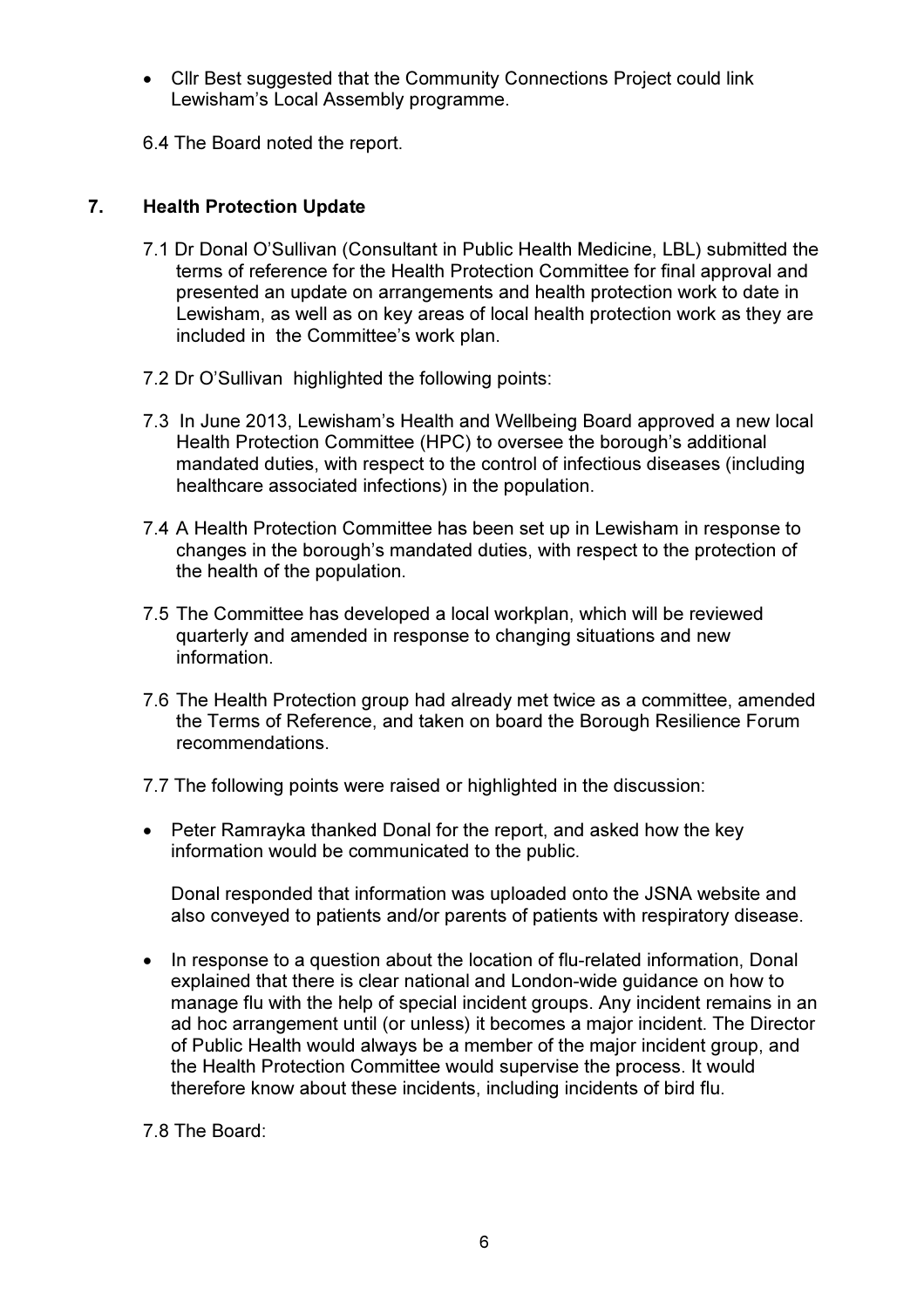- 1. Approved the amended terms of reference for the Health Protection Committee, noting in particular the changes to the Terms of Reference to take into account the requirement to link the work of the Borough Resilience Forum with the Health Protection Committee and the Health and Wellbeing Board.
- 2. Agreed the priorities for action, and subsequent timescales, as detailed in the Committee's local work plan.
- 3. Agreed the reporting arrangements from the Health Protection Committee to the Health and Wellbeing Board.
- 4. Agreed that the risks should be reflected in the form of Key Performance Indicators (KPIs) in the appropriate Risk Register.

## 8. Big Lottery Fulfilling Lives - A Better Start and HeadStart Funding Application

- 8.1 Ed Knowles (Service Manager Commissioning & Strategy, CYP, LBL) presented a summary of the recent funding application made to the Big Lottery "Fulfilling Lives: A Better Start" investment and the next steps, and also provided Board members with background information on the "Fulfilling Lives: HeadStart" investment. The aims, objectives budgets and milestones of these programmes were explained.
- 8.2 The following points were raised or highlighted in the discussion:
- Lewisham is the only local authority in the competition for both bids.
- The voluntary-sector organisation Children's Society was in the lead for "Better Start" and VAL has led on governance structures.
- Brendan Sarsfield highlighted the potential for housing associations to promote activity.
- Schools have put together a Transition Curriculum around themes in HeadStart.
- 8.3 The Board noted the submission of Lewisham's application.

## 9. Comments of the Children and Young People Select Committee on Early Intervention and Targeted Support

9.1 Frankie Sulke (Executive Director for Children and Young People, LBL) presented the referral, to inform the Board of the comments and views of the Children and Young People Select Committee, arising from discussions held on the officer report entitled Early Interventions and Targeted Support, considered at its meeting on 29 January 2014.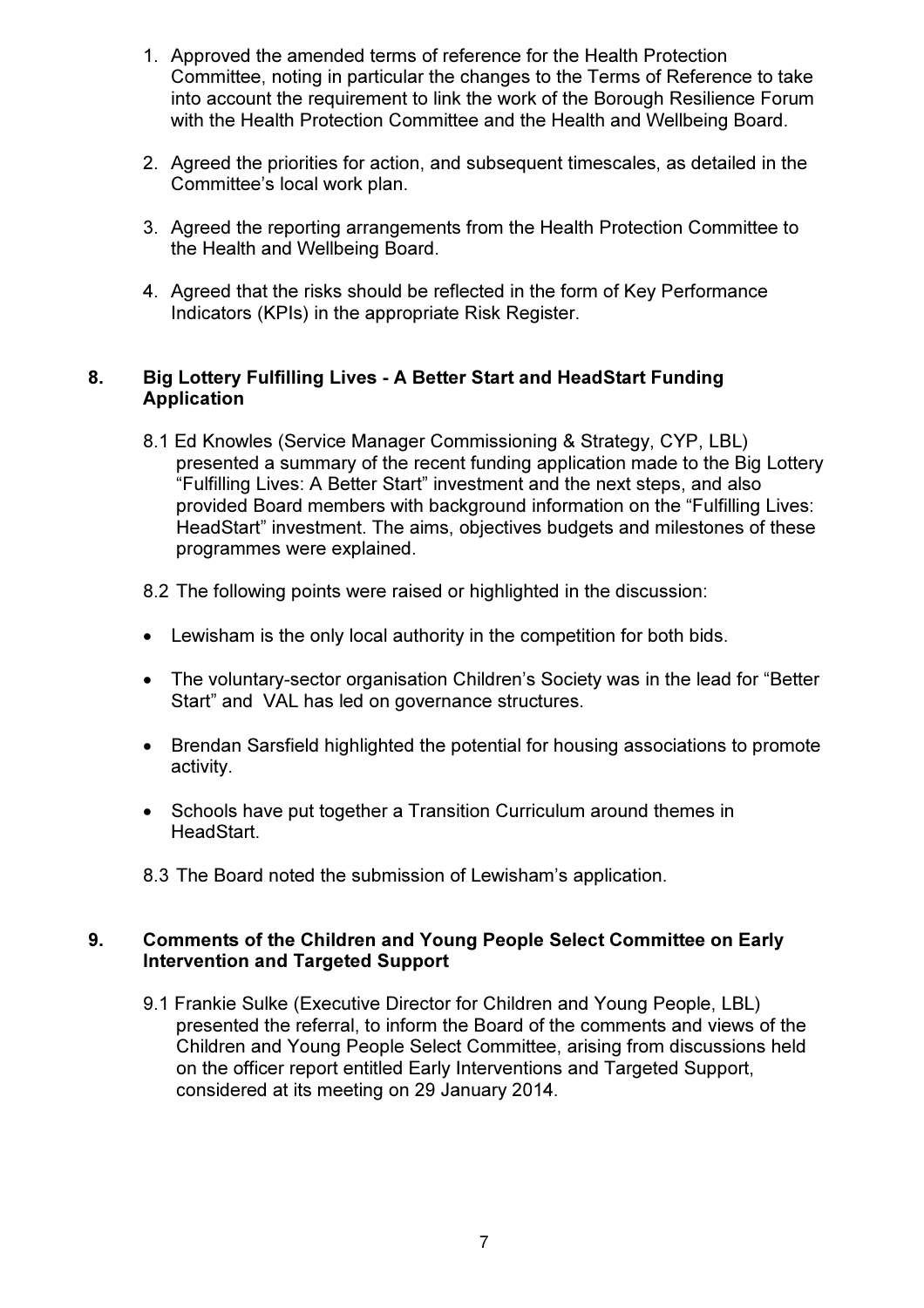- 9.2 The following points were highlighted:
- 9.3 The Children and Young People Select Committee's remit covers all services provided to young people aged under 19, such as education and social services, and includes the provision of health related services for under 19s.
- 9.4 On 28 January 2014 the Children and Young People Select Committee visited Downderry Children's Centre in order to find out more about the work that Children's Centres carry out around early intervention. On 29 January 2014 the Committee then considered a report entitled Early Intervention and Targeted Support which provided information about changes in early intervention funding, the work of the Early Intervention and Access Service, the development of Payment by Results and the balance between targeted and non-targeted provision.
- 9.5 During the meeting the Committee noted the important role that Children's Centres play in early intervention and in providing links to public services operating throughout the borough. The Committee felt that there is considerable good work already between health agencies and the Children's Centres. They raised the possibility though for increased use of Children's Centres to deliver services associated with health.
- 9.6 The Committee particularly recommended that the Health and Wellbeing Board consider whether there is scope to increase the number of outreach immunisation programmes operating in the borough, specifically within Children's Centres, and to increase availability of immunisation for both MMR and MMR 2 in Children's Centres.

9.7 The following points were raised or highlighted in the discussion:

- The key issue is the co-ordination of the work of Early Intervention and Targeted Support.
- Discussions conducted with Children's Centre managers so far had been very encouraging and that GPs would be a logical next stop.

9.8 The Board:

1. Noted the views of the Children and Young People Select Committee as set out above.

2. Agreed that GPs should be a logical next stop for progressing Early Intervention and Targeted Support.

3. Agreed to return to the subject for further consideration at a future meeting.

#### 10. Emergency Services Review

10.1 Cllr Alan Hall, introducing the report, declared an interest as Lewisham's only elected governor on South East London's King's Fund Trust; Cllr John Muldoon, co-reporting, declared an interest as an elected governor of South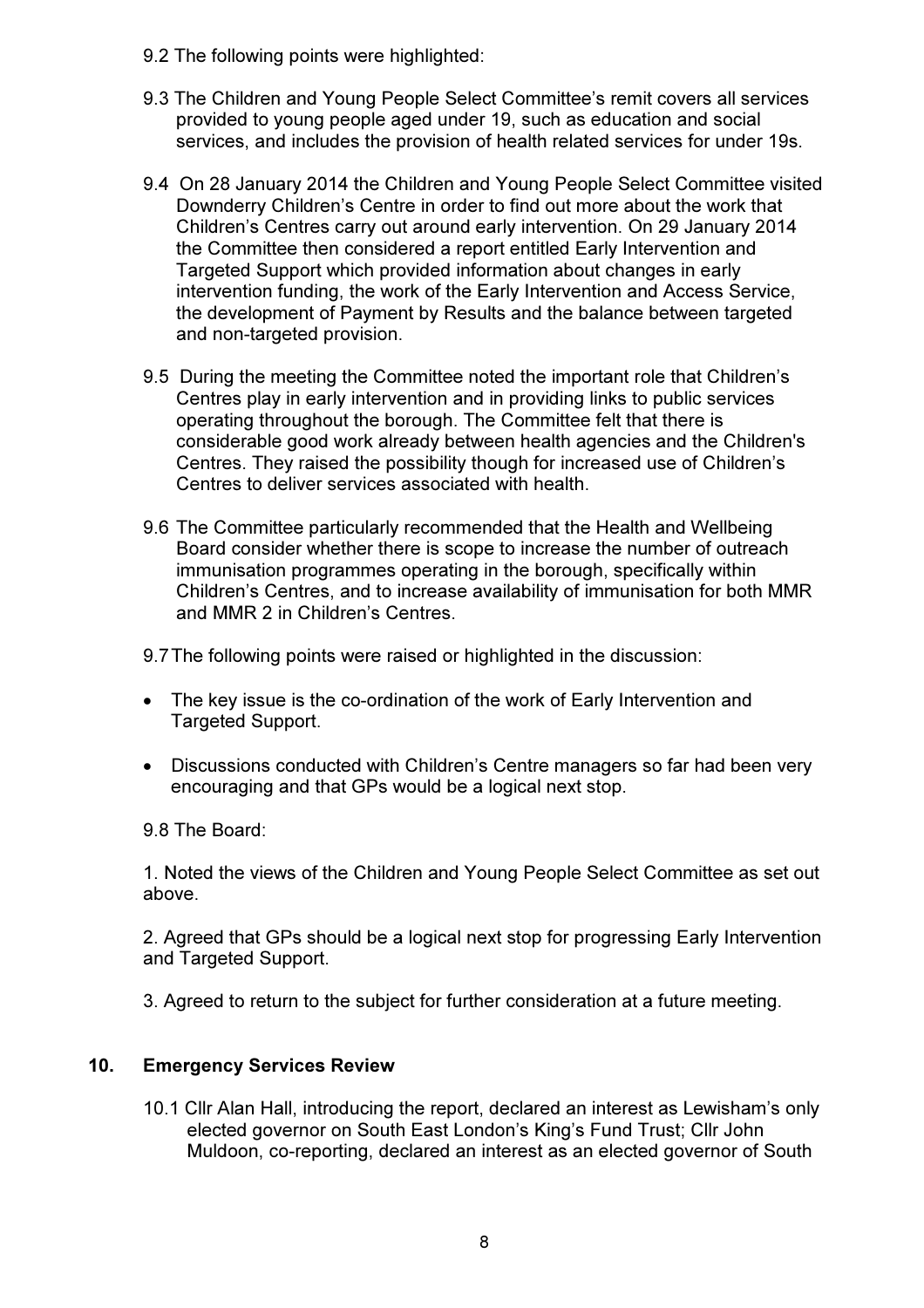London and Maudsley (SLaM) NHS Foundation Trust, representing Lambeth, Southwark and Greenwich.

- 10.2 Cllr Hall thanked all those, including the Executive Directors, who had worked to help produce the report.
- 10.3 Cllr Hall then presented the report, highlighting the following points:
- 10.4 The Council's Overview and Scrutiny Committee had completed a review of emergency services in Lewisham in October 2013. The present report was intended to inform the Board of the recommendations and to detail the implications of those recommendations for the Health and Wellbeing Board work programme.
- 10.5 The HWB has established arrangements for reviewing performance against the Health and Wellbeing Strategy and Adult Integrated Care Programme. These include some of the recommendations of the Emergency Services Review. The inclusion of a review of performance against all the recommendations in the work programme was aimed at ensuring a consistent approach to this activity.
- 10.6 The following points were raised or highlighted in the discussion:
- In response to a query, Cllr Hall responded that the need for an emergency risk register was likely obviated by the fact that any emergency would be dealt with by all stakeholders and partners acting as one council. Cllr Muldoon added that it may be more useful to first subject the existing indicators to scrutiny, as opposed to necessarily creating new ones.
- Elizabeth Butler urged that, whenever feasible, embedded documents be circulated as attachments in future mailouts, because links are sometimes not capable of being opened by recipients outside of the Council system.
- In response to a query from Brendan Sarsfield about the specific role of Board members, Salena Mulhere (Overview and Scrutiny Manager) clarified the situation as follows:

The recommendation to the Board was that they agree to include a review of performance, against the relevant recommendations in the emergency services review, within their work programme. Salena highlighted that there are seven recommendations related to health, two related to all public sector organisations, and eight related to housing partners, which are the recommendations that the Board is recommended to monitor performance against. Salena added that relevant officers were aware of the appropriate recommendations for them to review.

• The Chair praised and thanked Overview and Scrutiny for its work and indicated that the next step would be to capture the performance indicators and present them to a future Board.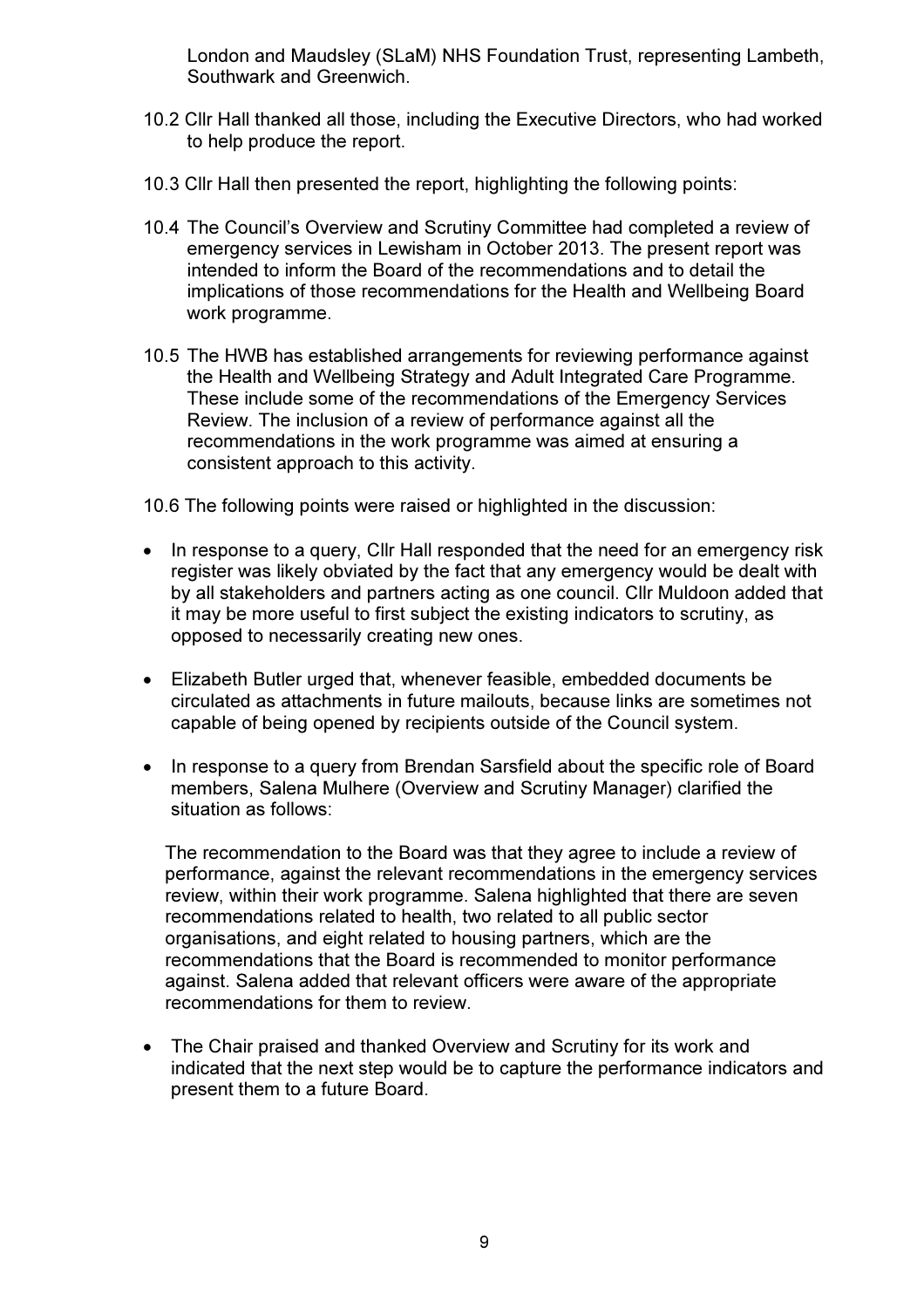#### 10.7 The Board

- 1. Noted the recommendations of the Emergency Services Review and agreed to include a review of performance against the recommendations in the work programme.
- 2. Agreed that, whenever feasible, embedded documents be circulated as attachments in future mailouts.
- 3. Recommended that the next step be to capture the Emergency Services performance indicators and present them to a future Board.

# 11. Health and Wellbeing Board Work Programme report

- 11.1 Carmel Langstaff (Manager, Strategy and Policy, Community Services, LBL) presented the report, updating members on the establishment of the Work Groups and the appointment of Chris Freed as the chair of Voluntary Action Lewisham (VAL) and the interim representative of Healthwatch Lewisham.
- 11.2 Carmel then highlighted key reports from the upcoming programme for 2014 for discussion and approval, including items on poverty, mental health, violence (including against girls and women), and the health of those in the Criminal Justice System (including girls and women).
- 11.3 An item on Performance Management review was added. Other items then proposed included worklessness, housing, and mental health and housing.

The Chair proposed that a search first be carried out for any reports already submitted on the above subjects from the inception of the Shadow Health and Wellbeing Board to the present.

- 11.4 A suggestion was made about producing a Health and Social Care bulletin.
- 11.5 Martin Wilkinson (Chief Officer, Lewisham Clinical Commissioning Group) suggested The Independence of Primary Care (or the Critical Nature of Primary Care) as a topic for a future report.
- 11.6 The following points were raised or highlighted in the discussion:
- With regard to the proposed item on Violence (including against girls and women) above, Frankie Sulke informed the Board that the Children's Safeguarding Board has already been carrying out a considerable amount of work on Female Genital Mutilation (FGM) in Lewisham. Brendan Sarsfield proposed that, since the items for Board business need to adhere to the agreed nine priorities, discussion of Children and Young People and FGM be addressed in a different forum. This was agreed.
- It was stressed that mapping (currently being carried out by Children and Young People) would be an important factor in deciding the future direction of travel for the Board, and Dr Marc Rowland expressed interest in viewing the data already gathered by Dr Danny Ruta.